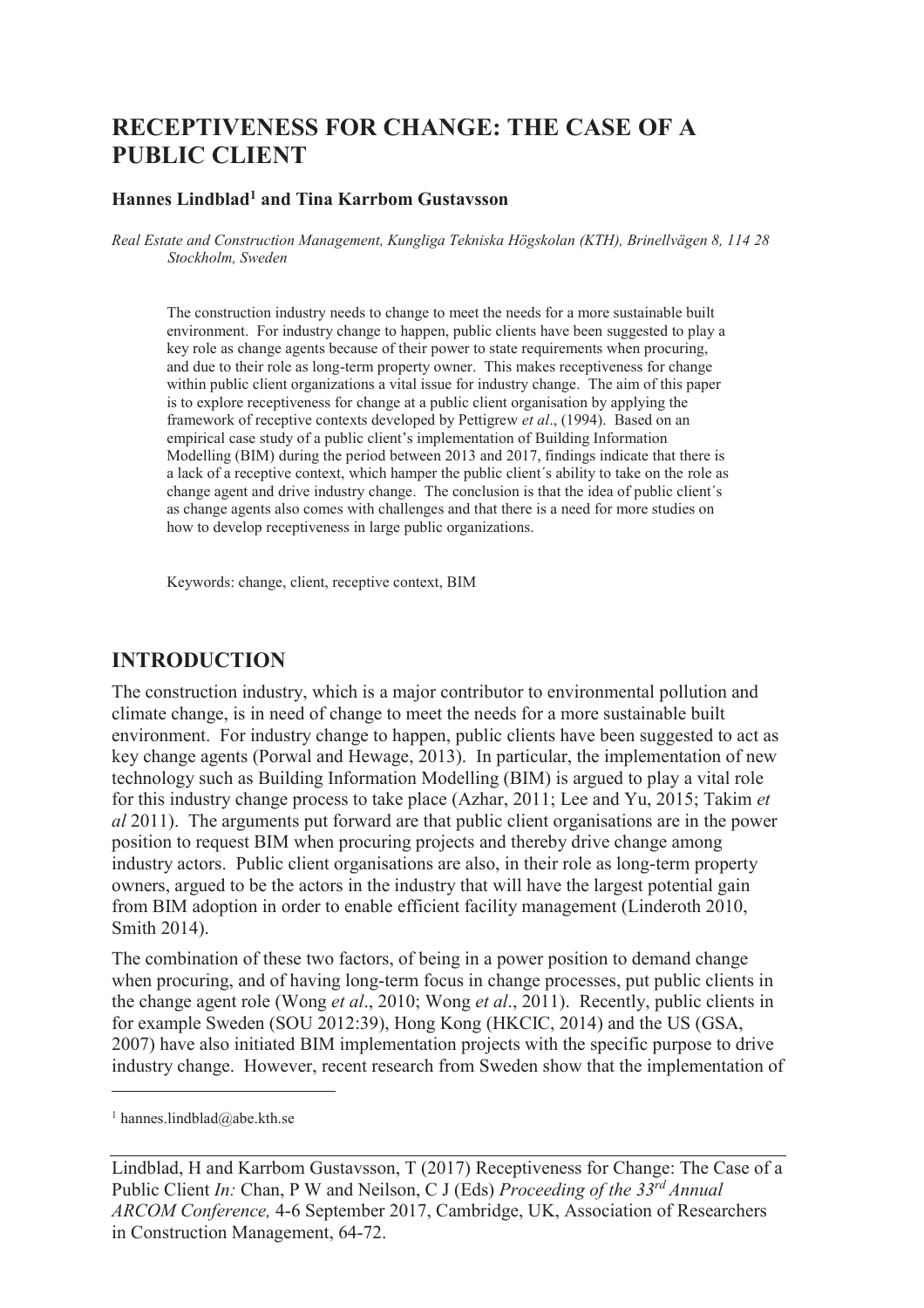BIM for industry change also pose intra- and inter-organizational challenges, which influence the public client´s ability to drive industry change and there are recent research problematizing the public client´s role as change agent (Bosch-Sijtsema *et al*., 2017, Vass and Karrbom Gustavsson, 2017). There is, for example, a dis-match between the perceptions of project managers and BIM implementation managers within a public client organization with regard to what a public client´s role and mission actually is in relation to the construction industry (Vass and Karrbom Gustavsson, 2017).

There is a small but growing critical stream of research on BIM as an uncontested rational 'problem solver'. This research shows that BIM has not yet reached its promised benefits in terms of increased productivity, efficiency or sustainability (Karrbom Gustavsson *et al*., 2012; Miettinen and Paavola, 2014). Fox (2014) and Dainty *et al*., (2015), for example, argue that there is hype around BIM promising change and creation of new opportunities while disregarding many of the social and human conditions that constrains and complicate a rational realization of the vision. Miettinen and Paavola (2014, p. 85) describe the current situation as "BIM Utopia". Hence, the public client´s role as construction industry change agent needs to be studied and understood better, in particular in relation to the idea of public client´s as change agents by implementing BIM for industry change.

Based on a longitudinal case study of a public client organisation's implementation of BIM and the application of Pettigrew at al.´s (1994) framework of receptive context the purpose here is to explore receptiveness for change within a public client organization. The findings have contributions for both industry and academia, developing knowledge about client organisation's role in leading inter-organisational change processes in general and supporting the current implementation of BIM in particular.

### **UNDERSTANDING CHANGE**

Change always takes place within an organizational context and this context directly influences the change process. Pettigrew *et al*., (1994) introduces the concepts of "receptive" or "non-receptive" contexts to explain differing results from strategic change initiatives. The following eight factors or symptoms, which have impact on the receptiveness of a particular context, are outlined (Pettigrew *et al*., 1994):

- · Quality and coherence of policy Policies tailored towards the context with a clear link between goals, feasibility and implementation requirements.
- · Availability of key people leading change The availability of the key people, preferably a small group, with individuals from diverse constituencies with complementary assets and skills.
- · Environmental pressure The right level of environmental pressure in relation to the specific context.
- · Supportive organisational culture Establishing an organisational culture, supported by management that motivates and rewards change. This includes a focus on flexibility, risk-taking, openness and team building.
- · Effective inter-professional relations Ensure that individuals linked to the context are involved and not going into opposition of the policy.
- · Co-operative inter-organisational networks Create a network between the actors supposedly influenced by the policy and establish incentives and shared goals and ideologies in this network.
- Simplicity and clarity of goals and priorities Ability to specify priorities in the change agenda in order to establish short term pressure.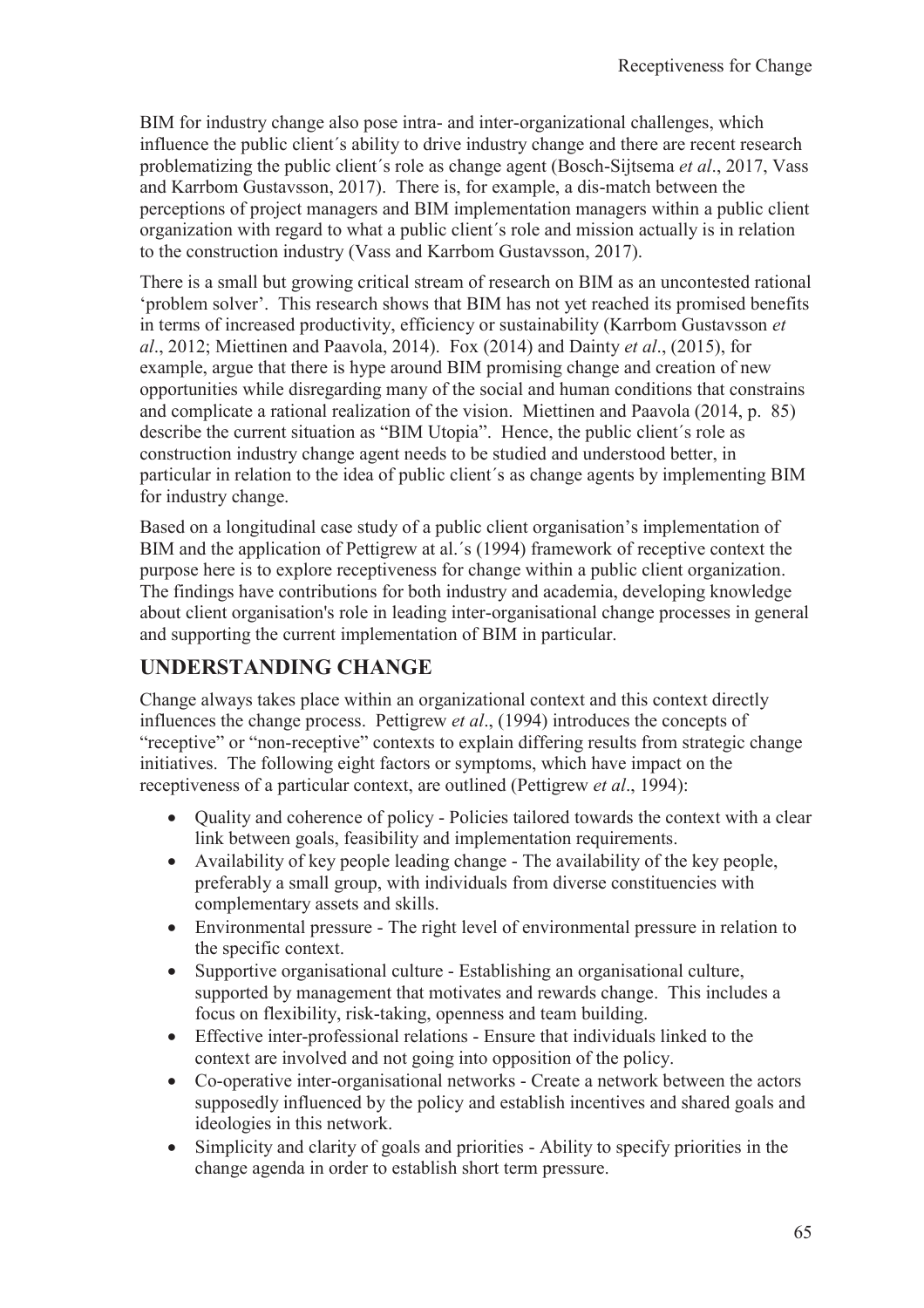• Fit between the change agenda and locale - How well the change agenda includes awareness of preconditions at the sight for change.

These factors should not be viewed as a checklist for successful change processes but rather as a set of factors that together provides receptiveness for change. The receptivity of a change context is to major extent influenced by both past events and local preconditions and enhancing receptiveness is not easily done only by minor changes. The receptivity or non-receptivity of a specific context is not stable over time, rather it changes and develops with environmental and policy changes (Pettigrew *et al*., 1994). Thereby the actions (or non-actions) taken during a change initiative has a direct impact on the receptiveness of the context in which it takes place. This framework was developed when doing research on the healthcare industry (Pettigrew *et al*., 1994) but many of the characteristics of healthcare can also be found in the construction industry. The fragmented process and 'loosely coupled system' of actors (Dubois and Gadde, 2002) in the construction industry bares many similarities to healthcare, for example that both are described as change resistant contexts, partly as a result of fragmentation.

### **METHOD**

This is a qualitative and exploratory case study that aims at improving knowledge on the public client´s role as change agent when implementing BIM for industry change. The client organisation in focus in this case-study is the largest infrastructure client in Sweden. The study is longitudinal and covers a period of three years (2014-2017). During this time the BIM Initiation Project was studied by observing two meetings within the BIM Initiation Project's team and two meetings between the BIM Initiation Project and the rest of the client organisation. The case-study was supplemented by reading and reflecting on documents and by doing 11 semi-structured interviews. Five of the interviews were with representatives from the BIM Initiation Project organisation and six were with representatives from the Investment department organisation. The respondents had roles such as project managers, project engineers and BIM experts and the interview analysis was supplemented and contrasted by the document analysis.

The studied client organisation is complex and consists of several departments, sub-units and support-units, and also houses formal and informal networks. Based on the public client´s organizational structure, intra-organizational change may here also be viewed as inter-organizational change, i.e. change between different sub-units.

The public client organisation in focus in the case-study is a large infrastructure client. This organisation is assigned with the development, procurement and maintenance of road and railway projects. This organisation underwent a large reorganisation in 2010 when two percussing organisation were joined together. Currently this organisation is divided into several sub-units or departments. Large Projects and Investment are the two departments procuring and managing projects, where Large Projects are responsible for the largest and most complex and Investment are responsible for the main bulk of projects. Further, the maintenance of built infrastructure is under separate department.

In order to analyse the receptive context for a change towards BIM-usage at this organisation, an example of the actions taken in the change process is described. This example, a workshop aimed at improve BIM usage, reveals many aspects of the current receptive context at this client organisation. This workshop took place in Stockholm, May 2017.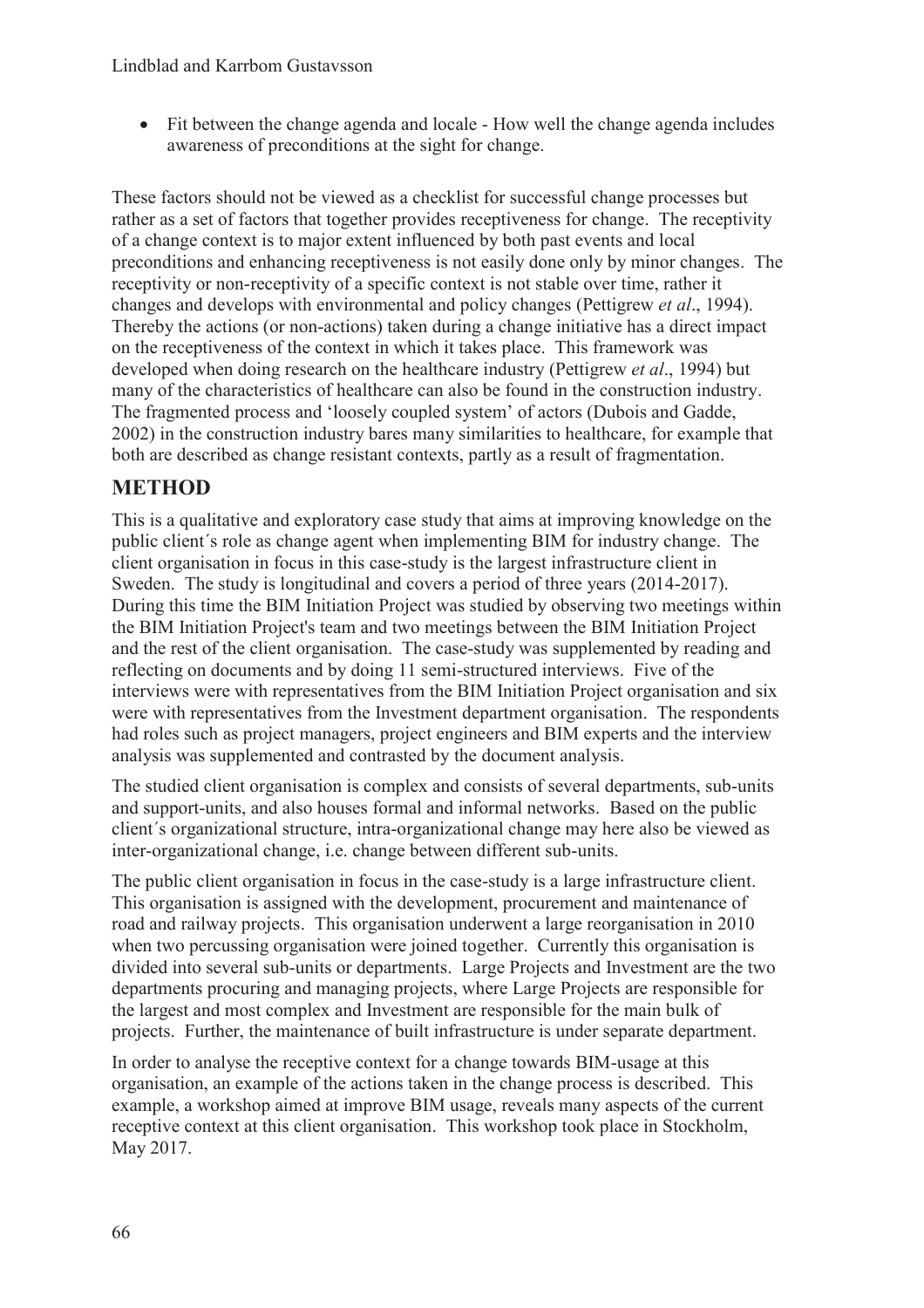## **RESULTS**

#### **Setting the Stage - The BIM Initiation Project**

In 2013 the general director at the Swedish Transport Administration made a formal decision to implement BIM in the whole organisation. After this decision a BIM Initiation Project was initiated. This project involved 14 individuals from various departments and sub-units at this organisation. The project continued until late 2014 with the following project goals:

- All construction projects should use BIM in some extent from 2015 and onwards.
- · Streamline the client organisations operation.
- Establish this client organisation as a clear procurer of BIM both in design and construction.

As a part of the project, a BIM strategy was developed in which the BIM concept was defined in relation to this organisation. This strategy also specifies different maturity levels of BIM-use and a base level to which BIM should be procured in all new projects. Further this strategy expresses the expected value of a change towards BIM centric work practices. This value is described as increased efficiency, both internally but also in work practices in construction projects. Several uses of BIM-enabled tools were presented, many of which are aimed at the design or construction in projects.

To influence the organisation towards BIM adoption, new guidance documents were devised and these constitute the main deliverable of this project. These guidance documents had their root in BIM pilot projects at Large Projects were BIM had been tried out on a relatively extensive level. In the documents, specifications on BIM use, aimed at new procurements, and guidance for internal work practices at the client organisation are described. The new guidance documents were sent out on a referral procedure, collecting feedback and comments from the rest of the organisation but primarily the Investment department.

At its conclusion, the BIM Initiation Project was reorganised and the BIM implementation continued in a similar form. In mid-2015 the guidance documents was reworked and was implemented into the management system for how construction projects are conducted at this organising. Following this implementation, the guidance documents have been further developed to meet the critique and feedback continuously expressed within the organisation. Further, the main tasks of the continued BIM Initiation Project has been to acquire support for the BIM issue and promote the use of the new work practices expressed within the new guidance documents.

Two surveys were conducted alongside the BIM implementation process. These surveys had the main purpose of assessing the general perception of BIM-use in construction projects conducted by this organisation. The surveys were aimed at several project participants with varying professions within numerous projects conducted by this client organisation, not only in-house personnel. The surveys were conducted in 2015 and 2016 and the analysis of the results showed a slight downwards trend in the satisfaction of BIM use. The analysis was conducted by consultants procured by the BIM Initiation Project and further showed that this trend was more prominent among the client's project managers. Following this analysis, the BIM Initiation Project conducted a workshop with representatives from both Investment and Large Projects with the goal of uncovering the reasons behind this downward trend. This workshop was conducted in May 2017 with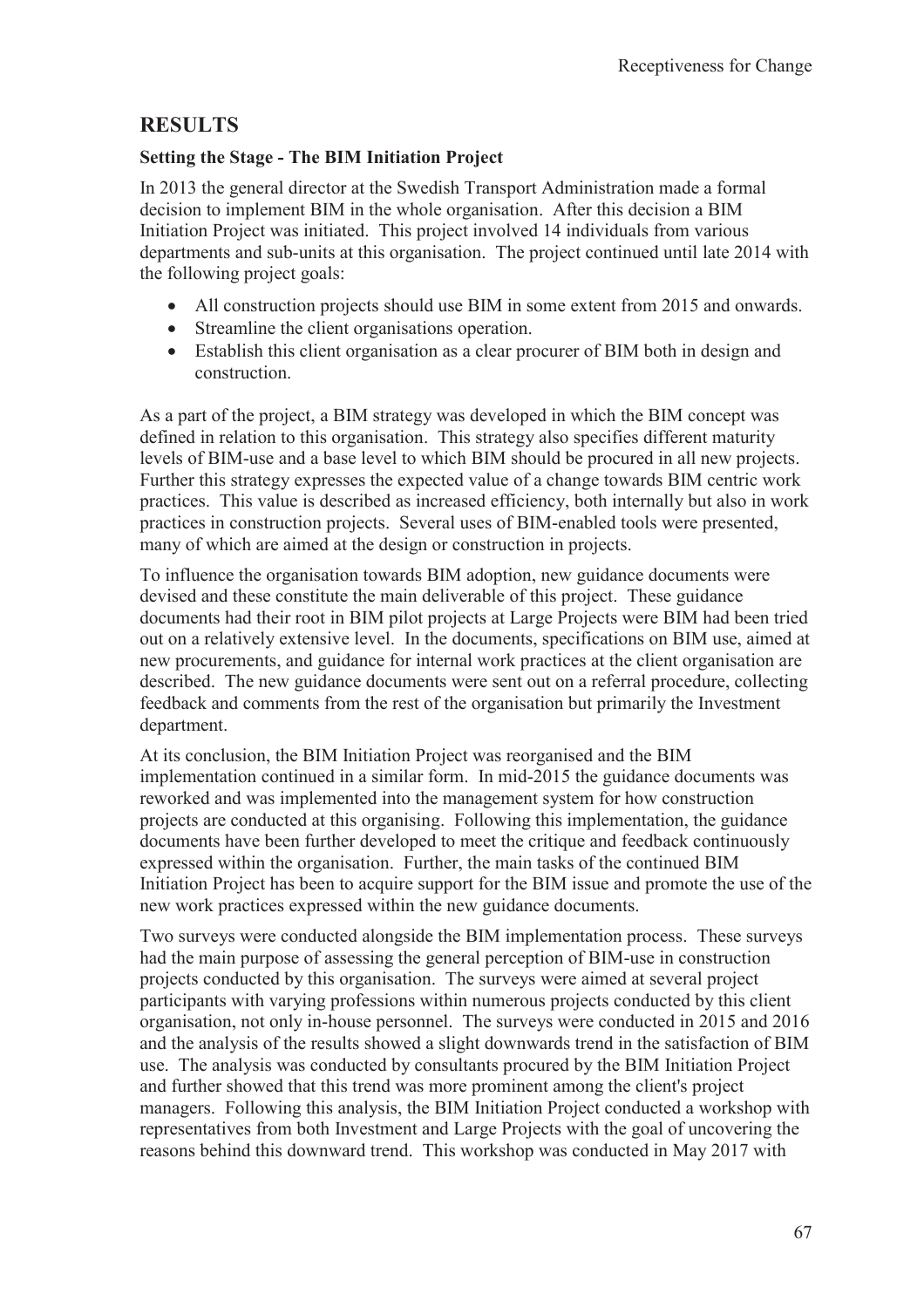expressed purpose of identifying potential improvement and to propose concreate actions for more efficient handling of digital information.

#### **Observations from the BIM Workshop**

The workshop started with a presentation from the consultant tasked by the BIM Initiation Project to conduct and analyse the survey. At the very beginning of the presentation the reason behind the declining satisfaction with BIM was tried to be explained. A discrepancy between the expected benefits presented throughout the BIM implementation process and the actual outcomes with implementation problems was presented as a main reason for this decline. Therefore the workshop was aimed at uncovering the problems in order to be able to address them.

The workshop participants were divided into groups depending on their profession with project managers, contractors and consultants/designers in different rooms. The task was to, from the perspective of the profession present; prioritise between different implementation problems revealed in the survey and to propose concreate actions of how they can be addressed.

In the project manager group individuals from the client organisations two different project conducting sub-units were present. Additionally, two representatives from the BIM Initiation Projects were present to moderate the discussion. The participants grouped themselves according to their respective department in the meeting room.

The discussion around the most common problems in this group was almost directly interrupted by a BIM-specialist from Investment. This individual questioned the results of the survey as many of the questions had been difficult for project managers to understand, "I don't know if this is suitable questions for project managers". Further he stated that many project managers had forwarded the survey to him as a BIM specialist as they did not have time or the skills to answer it themselves. This was speculated to be one part in the explanation of the negative answers.

In the discussion around the prioritisation of the most common BIM problems, comments regarding responsibility for model information in inter-organisational model use came up. The survey asked about problems with collaborative use of models. This prompted many comments from project managers at Investment: "we do not work that way" in regards to collaborative use of models. The issue of responsibility in regards to models are not relevant for Investment, models are delivered and thereby an actor is always responsible for specific problems or lacking information.

Later a discussion arose around project managers requirements on BIM. There was a difference of opinion in regards to how much contact project managers should have with the model. Some project managers stated that models are a useful tool on all meetings while others stated that project manager's main role is to lead the project team which in turn might have use of models. The main interest of project managers was stated to be the ability to follow the progress of the project. The model in itself is not important in this process, instead what the project managers gets out of the model is relevant. Representatives from Investment lifted problems with the use of models however: "due to software neutral procurement, we have to be able to use seven different viewer programs for models". This situation prompted a discussion about Large Projects and what that department can use models for but how these uses are not possible at Investment at this time.

This lead to a discussion about the interests of this client organisation, with a person from Investment stating: "what is it that we want? Is it a good model or is it good work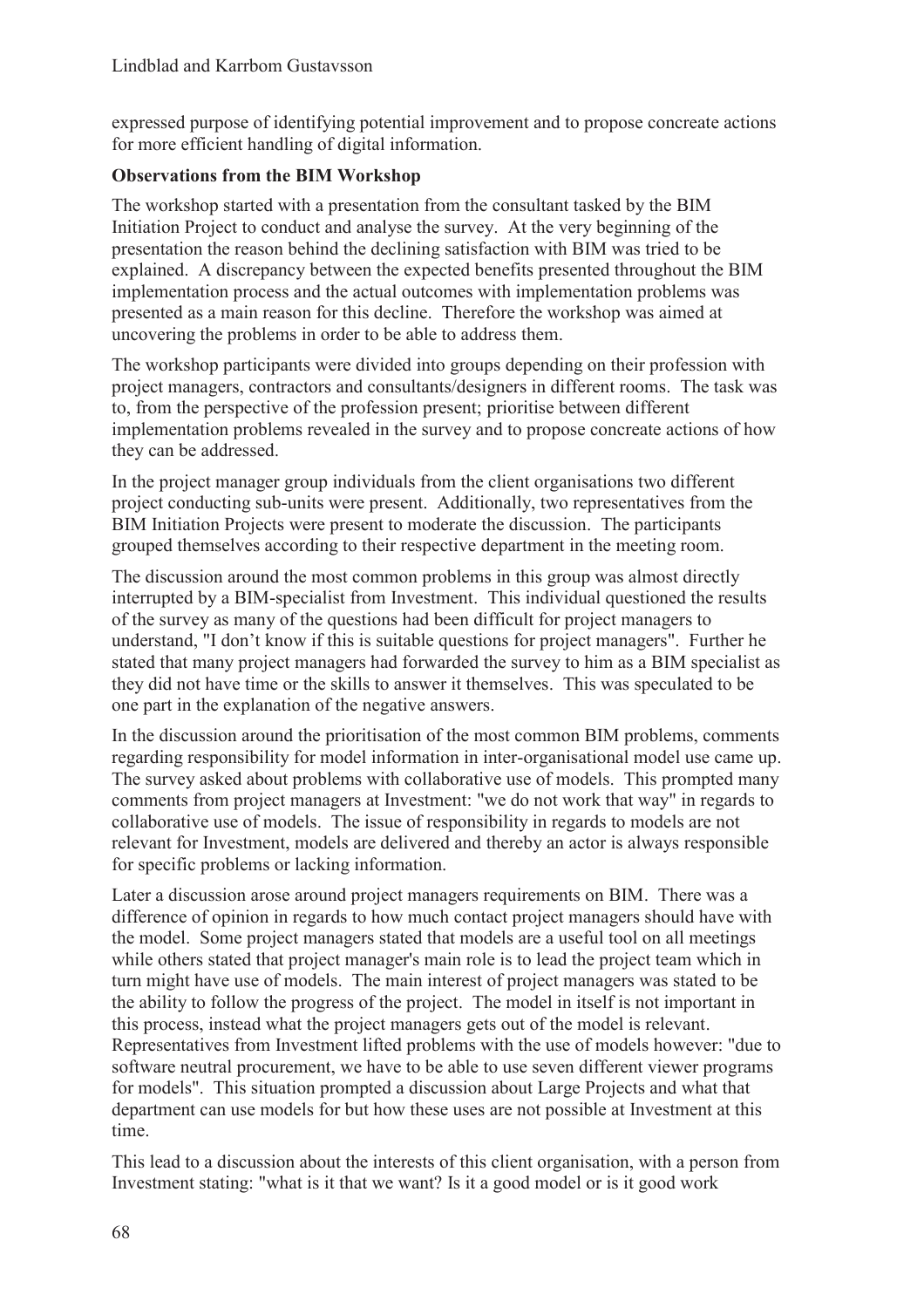practices?" With the follow-up from the BIM Initiation Project: "is it not the same?", with the response: "No, we can get a good model, encoded in a specific way, but this models might not ensure efficient work practices. All projects do not have the same preconditions to understand and use the models, in order for project managers to use models the work practice has to be very simple".

The question about the goals with model-use sparked further discussions with a BIM specialist from Investment commenting "what is supposed to be in the model? This question is raised in all projects. Currently we dither here and there, we need to take responsibility and tell contractors what is supposed to be in the model". The use of models is currently developed in the respective procurement documents and the project management are responsible for the definition of how BIM should be used already in the project specification. A representative from Large Projects commented: "But there is a need for acceptance for project conducted over long periods of time, demands are changing and sometimes fast". Therefore specific demands and standardised use of BIM can be limiting in large and complex projects.

The workshop concluded with a summary from the BIM Initiation Project and a statement:

It is important that we are clear now, the more similar we are naturally the better. We will try to clarify the guidance documents and procurement templates more.

## **DISCUSSION**

Client organisations are argued to be needed change agents in the process of influencing the inter-organisational network that constitutes a construction project (Porwal and Hewage 2013). These actors are argued to possess the needed authority and influence and demand changes by other project participants. Client actors are also described as the actors with the most potential gains from implementation of new technologies such as BIM (Linderoth, 2010; Smith 2014) and should therefore have an incentive to take this role as change agents. However, client organisations are not homogenous entities. Rather, client organisations are a complex network of sub-units with individuals with differing agendas and interests. In order to influence the work practices in construction projects conducted by client organisations, the change process has to be accepted within the context of the client's representatives within these projects. In the case presented in this paper, these representatives are mainly the project managers employed in the two departments: Large Projects and Investment.

Analysis of the receptive or non-receptive context at this organisation indicates how the change process is being perceived by these project managers. Based on the eight factors of receptivity described by Pettigrew *et al*., (1994), the context of BIM implementation as conducted by the BIM Initiation Project has been analysed. This analysis is presented in table 1.

This analysis shows several problems with establishing receptivity for the change process conducted by the BIM Initiation Project. However, it should be noted that there are large differences between the two departments: Large Projects and Investment. Large Projects have worked more closely with the BIM Initiation Project and have been more flexible in their application of BIM in their projects. Investment on the other hand has very different preconditions and there is a perception that the BIM Initiation Project does not take their issues into account. Thereby, Large Projects express a more receptive context for this change than Investment.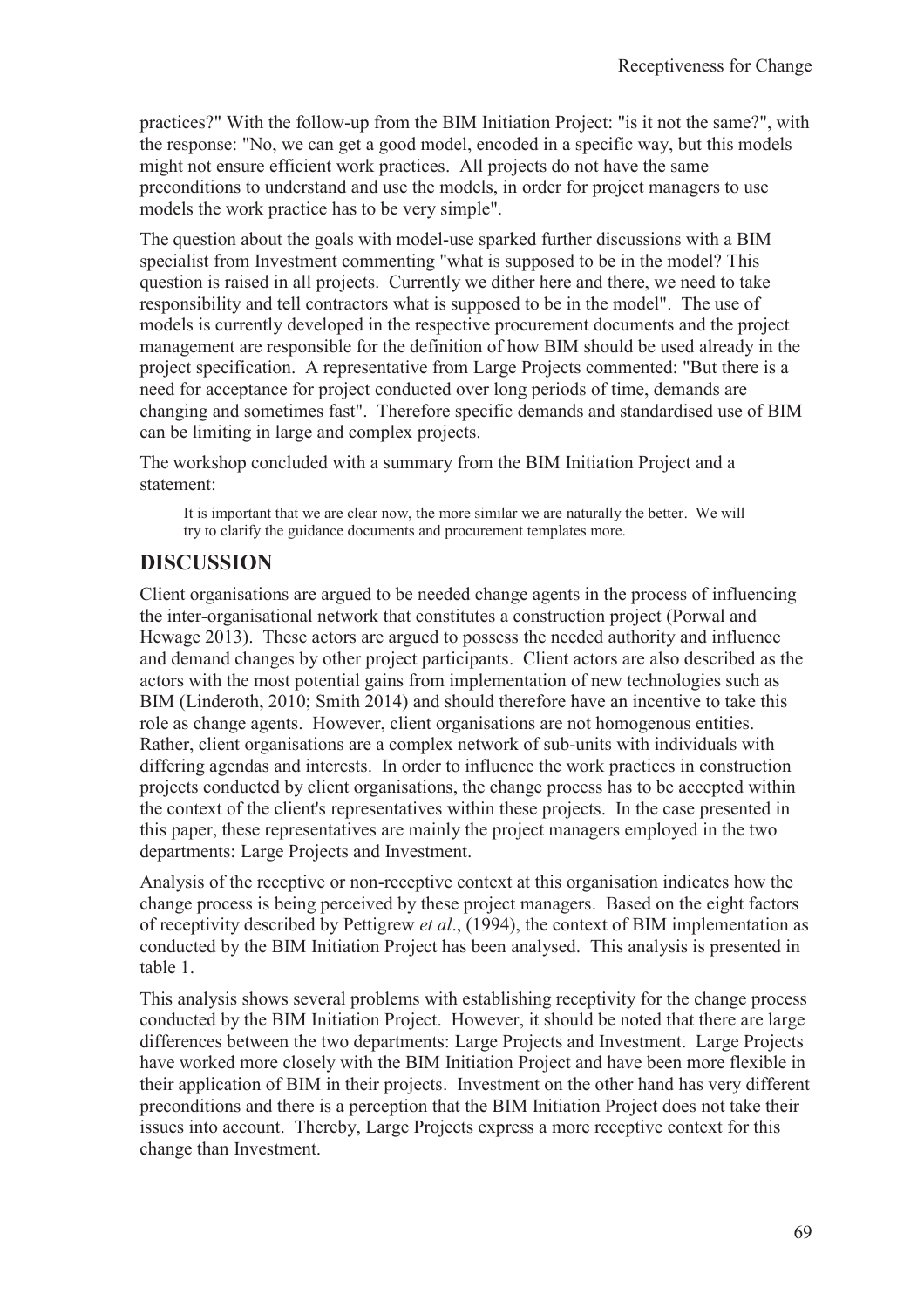| Features for<br>receptive context                    | BIM implementation context                                                                                                                                                                                                                                                                                                                                   |
|------------------------------------------------------|--------------------------------------------------------------------------------------------------------------------------------------------------------------------------------------------------------------------------------------------------------------------------------------------------------------------------------------------------------------|
| Quality and<br>coherence of policy                   | The BIM initiative and associated policies have been developed within the BIM<br>Initiation Project with limited contribution from construction project managers.<br>This has created frustration among project managers indicating a divergence<br>between the vision at the BIM Initiation Project and the reality project managers<br>find themselves in. |
| Availability of key<br>people leading<br>change      | The BIM Initiation Project represents the leadership of the change process.<br>However, this group's legitimacy is questioned by individuals in the rest of the<br>organisation as policies devised within this project sometimes conflicts with<br>other policies at this organisation.                                                                     |
| Environmental<br>pressure                            | Even though the BIM implementation issue has a formal decision from the<br>general director, many project managers express that do not view BIM as a<br>prioritised issue in their projects.                                                                                                                                                                 |
| Supportive<br>organisational<br>culture              | The referral process in which the guidance documents were revised and the<br>workshop is examples of how the BIM Initiation Project tries to collect<br>feedback. However, there is a view in the rest of the organisation that the BIM<br>Initiation Project does are not connected with the work practices in actual<br>construction projects.             |
| Effective inter-<br>professional<br>relations        | There are large differences between Large Projects and Investment in terms of<br>complexity and size of projects. This has developed a situation where these two<br>departments often have contradictory opinions regarding the change process.                                                                                                              |
| Co-operative inter-<br>organisational<br>networks    | Many of the initiatives and policies devised in the BIM Initiation Project have<br>their roots in the Large Projects department. As there are much dissimilarity<br>between the Investment department and Large Projects the acceptance of these<br>policies at Investment has been problematic.                                                             |
| Simplicity and<br>clarity of goals and<br>priorities | The workshop reveals difficulties for project managers to understand the goal of<br>the change process. Therefore, how to prioritise and support the change process<br>within construction projects have been problematic.                                                                                                                                   |
| Fit between the<br>change agenda and<br>locale       | There are differences in complexities and preconditions between projects.<br>Especially in Investment there is a frustration that their more constrained<br>opportunities in smaller projects have not been understood by the BIM Initiation<br>Project.                                                                                                     |

*Table 1: features of receptivity relating to BIM implementation* 

In the stream of critical research questioning BIM as an uncontested 'problem solver' it is argued that there is a hype around the concept (Fox, 2014). This hype can be one explanation to why it has been problematic to create a receptive context around the BIM issue. Even if the benefits have not been overestimated, the implementation problems might have been underemphasised. Especially the issue of environmental pressure might have been oversimplified as many project managers are expressing sceptical opinions regarding BIM and are therefore not taking any initiatives themselves. These issues are also linked to problems for project managers to understand the goals of the change process. For the BIM Initiation Project the goal of BIM implementation has been selfexplanatory with the consequences that project managers have had difficulties with prioritisations relating to BIM use in their projects.

### **CONCLUSIONS**

BIM is presented as a technology with potential to increase sustainability and productivity within the construction industry. To enhance the change towards BIM-usage, client organisations are presented as needed change agents. The case of BIM implementation presented in this paper is an example of how a public client organisation is implementing BIM in order to influence both its own organisation, but also the construction industry as a whole. Analysing this implementation from the perspective of receptive or non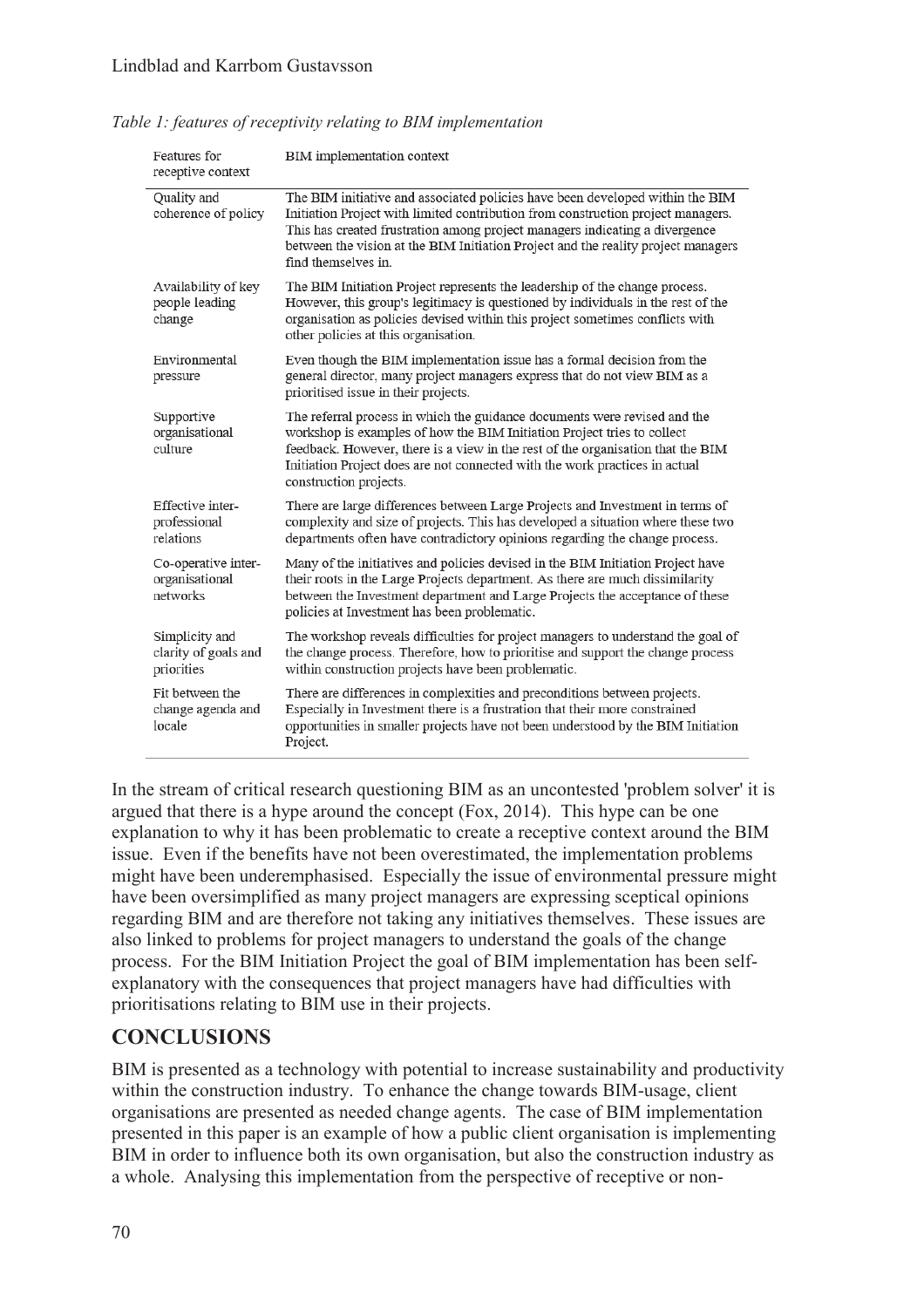receptive contexts reveals complexities in this client organisation's role as a needed industry driver. In order for a client organisation to influence the inter-organisational network that is a construction project, the change process has to be accepted within the intra-organisation network of the client organisation itself. This paper shows that this intra-organisational acceptance is not trivial and it can be problematic to establish a receptive context around a change process. These results problematize the role of client organisations as change agents in the construction industry and show that this role is accompanied with challenges. More studies are needed to explore how receptiveness can be enhanced within the contexts of large public client organisations in their role as industry change agents.

#### **REFERENCES**

- Azhar, S (2011) Building information modeling (BIM): Trends, benefits, risks, and challenges for the AEC industry. *Leadership and Management in Engineering*, **11**(3), 241-252.
- Barlow, J (2000) Innovation and learning in complex offshore construction projects. *Research Policy*, **29**(7), 973-989.
- Blayse, A M and Manley, K (2004) Key influences on construction innovation. *Construction Innovation*, **4**(3), 143-154.
- Dainty, A, Leiringer, R, Fernie, S and Harty, C (2015) Don't Believe the (BIM) Hype: The Unexpected Corollaries of the UK 'BIM Revolution. *In*: *Proceeding of the Engineering Project Organization Conference*, June 24-26, Edinburgh, The University of Edinburgh, Scotland, UK.
- Fox, S (2014) Getting real about BIM. *International Journal of Managing Projects in Business*, **7**, 405-422.
- GSA (2007) GSA's national 3D-4D BIM program. Washington, USA: US General Services Administration. Available from http://www.gsa.gov/bim [Accessed 21st July].
- Harty, C (2008) Implementing innovation in construction: Contexts, relative boundedness and actorǦnetwork theory. *Construction Management and Economics*, **26**(10), 1029-1041.
- HKCIC (2014) *Final Draft Report of The Roadmap for BIM Strategic Implementation in Hong Kong's Construction Industry*. Hong Kong: Hong Kong Construction Industry Council. Available from http://goo.gl/nsJ99M [Accessed 21st July 2017].
- Lee, S and Yu, J (2015) Comparative study of BIM acceptance between Korea and the United States. *Journal of Construction Engineering and Management*, **142**(3), 05015016.
- Linderoth, H C (2010). Understanding adoption and use of BIM as the creation of actor networks. *Automation in Construction*, **19**(1), 66-72.
- Miettinen, R and Paavola, S (2014) Beyond the BIM utopia: Approaches to the development and implementation of building information modeling. *Automation in Construction*, **43**, 84- 91.
- Porwal, A and Hewage, K N (2013) Building Information Modeling (BIM) partnering framework for public construction projects. *Automation in Construction*, **31**, 204-214.
- Pettigrew, A, Ferlie, E and McKee, L (1992) Shaping strategic change The case of the NHS in the 1980s. *Public Money and Management*, **12**(3), 27-31.
- Smith, P (2014) BIM implementation-global strategies. *Procedia Engineering*, **85**, 482-492.
- SOU 2012:39 (2010) *Vägar till förbättrad produktivitet och innovationsgrad i anläggningsbranschen* (*Roads to Improved Productivity and Innovation Degree in the Industry*). Swedish Government Official Report SOU 2012:39.